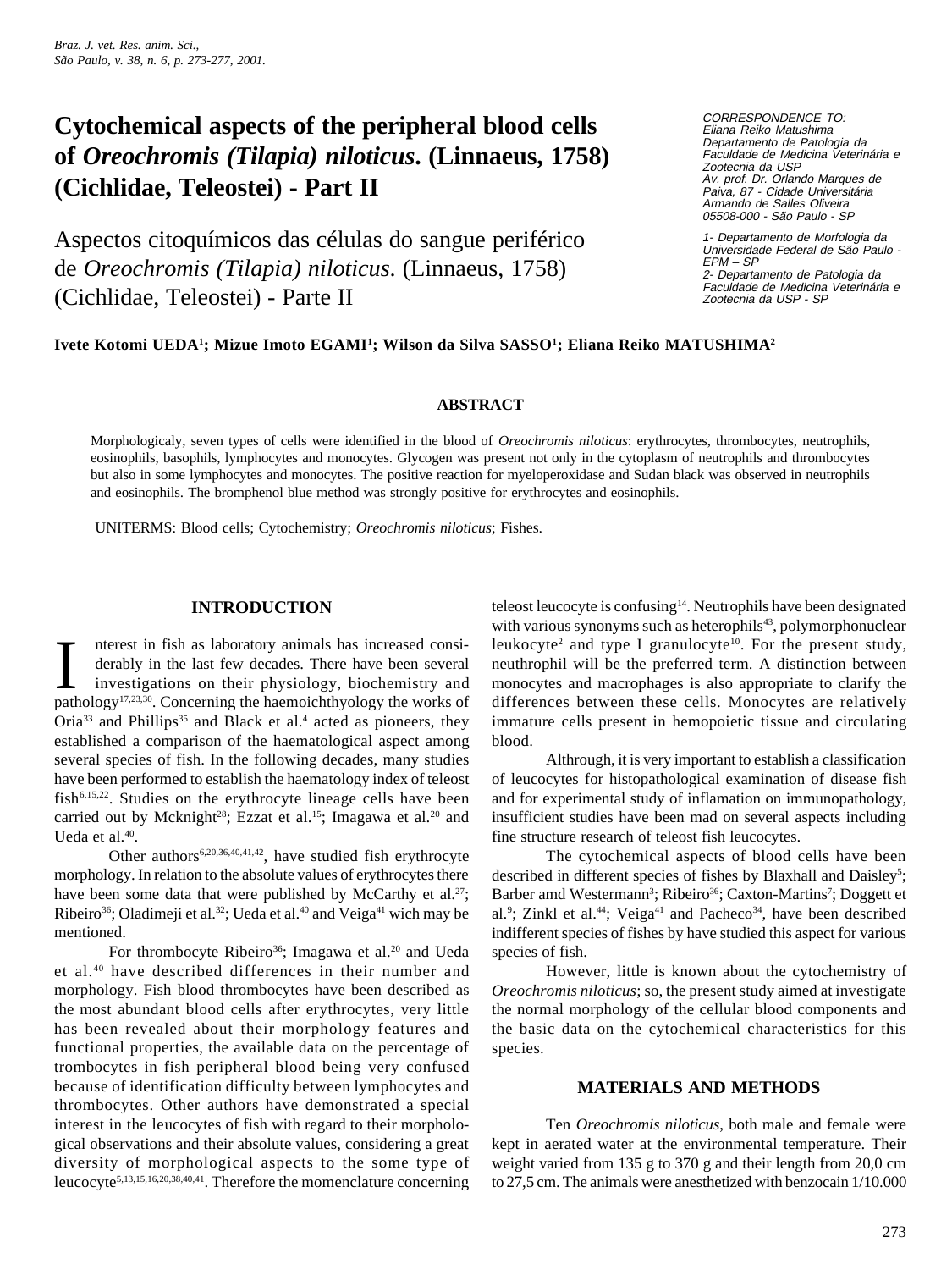and blood samples (2ml) were taken from caudal vein in the presence of anticoagulant EDTA for the morphological and cytochemical studies. The blood samples were collected from December to March, that is, in summer time, when the temperature of the water was around 20ºC. For the morphological study blood smears were submitted to Wright staining.

For the cytochemical study blood smears were submitted to the following methods: glycogen demonstration by the Periodic Acid-Schiff PAS<sup>29</sup> method and treatment with salivar amylase as a control<sup>26</sup>, myeloperoxidase demonstration by the Orto-toluidin method in the presence or absence of hydrogen peroxyde<sup>21</sup>, lipidic identification by the Sudan black B<sup>26</sup> method and the Bromphenol blue method<sup>31</sup> for basic protein.

## **RESULTS AND DISCUSSION**

In relation to the morphological elements of peripheral blood of *Oreochromis niloticus*, it was possible to identify the following cells: erythrocytes, thrombocytes, neutrophils, eosinophils, basophils, lymphocytes and monocytes<sup>40</sup>. The criteria used to define the nomenclature of these cells were based on the morphological aspect of the nucleus and the distribution pattern of cytoplasmic granules as well as the staining ability.

The predominant shape of erythrocyte found in *Oreochromis niloticus* was elliptical. The nucleus was also elliptical and centrally located with heterochromatin stained in purple and acidophilic cytoplasm. The immature slapes found by some authors are supposed to be due to the acceleration of erythropoiesis process in different physiological conditions in different species.

The neutrophils were spherical and of several sizes with abundant basophilic cytoplasm showing few azurophilic granules. The spherical nucleus was small, purple and in general eccentrically located. Ribeiro<sup>36</sup> and Doggett and Harris<sup>10</sup> considered the neutrophil as a highly phagocytic cell ingesting both carbon particles and bacteria. The *Oreochromis niloticus* eosinophils were spherical of various sizes, and had abundant cytoplasm filled with large acidophilic granules of different sizes. The purple stained heterochromatin filled all the nucleus which in general was centrally located, but occasionally in an eccentric position. The basophils were spherical, the cytoplasm being rich in strongly basophilic granules of various sizes and metachromatically stained. The nucleus was spherical and purple stained. Sometimes, the nuclear outline could not be distinguished due to the presence of these granules.

There are no conclusive data in the literature about the possible functions of eosinophils and basophils in fish blood. In some fish, eosinophils appear to be plagocytotic<sup>18,39</sup> and accumulate in parasitic infections and in inflammation<sup>24,25</sup>.

The spherical lymphocytes were of several sizes, with little basophilic cytoplasm and frequently showed cytoplasmatic blebs, and some azurophilic granules. The nucleus was spherical, purple and filled most of the cell. Ellis<sup>13,14</sup> showed the presence of immunoglobulin molecules attached to the surface of lymphocytes similar to those of the upper vertebrates, suggesting them to be immunocompetent cells. Sigel et al. $37$  reported some evidences on the ability of fish lymphocytes to recognize and to respond to human interleukin-1.

The monocytes were predominantly spherical with irregular outline. The cytoplasm was abundant and basophil, with some azurophilic granules. The nucleus with euchromatic feature was large, usually spherical or sometimes reniform and eccentrically. As to the function of monocytes, Imagawa et al.<sup>20</sup> observed their ability to ingest carbon particles thus supporting the results of Ellis<sup>13</sup>; Fergunson<sup>16</sup> and Doggett and Harris<sup>10</sup>.

The *Oreochromis niloticus* thrombocytes were elliptical and their nuclei were also elliptical and centrally located. The heterochromatin stained purple. The cytoplasm was slightly acidophilic and showed clear round small areas at the poles. Occasionally some spherical shapes were found.

The cytochemistry study of the blood cells in *Oreochromis niloticus* demonstrated the presence of glycogen not only in the cytoplasm of neutrophils and thrombocytes (Fig. 1) but also in some lymphocytes and monocytes. It is supposed that glycogen mainly in neutrophils and monocytes could be related to the phagocytosis process whose mecanism depends on energy. As to the presence of glycogen in the thrombocytes we believe that this substance represents an energetic source for this cell, since some authors like Ferguson<sup>16</sup> and Imagawa et al.<sup>20</sup>, reported the participation of thrombocyte in the phagocytosis mechanism of foreign substances. This process requires the consumption of energy both from endogenous and exogenous source<sup>12</sup>.



## **Figure 1**

Photomicrography of smears of the peripheral blood of *Oreochromis niloticus*. PAS method + Harris Haematoxylin demonstrating the presence of glycogen in the cytoplasm of thrombocyte and neutrophil 1600X.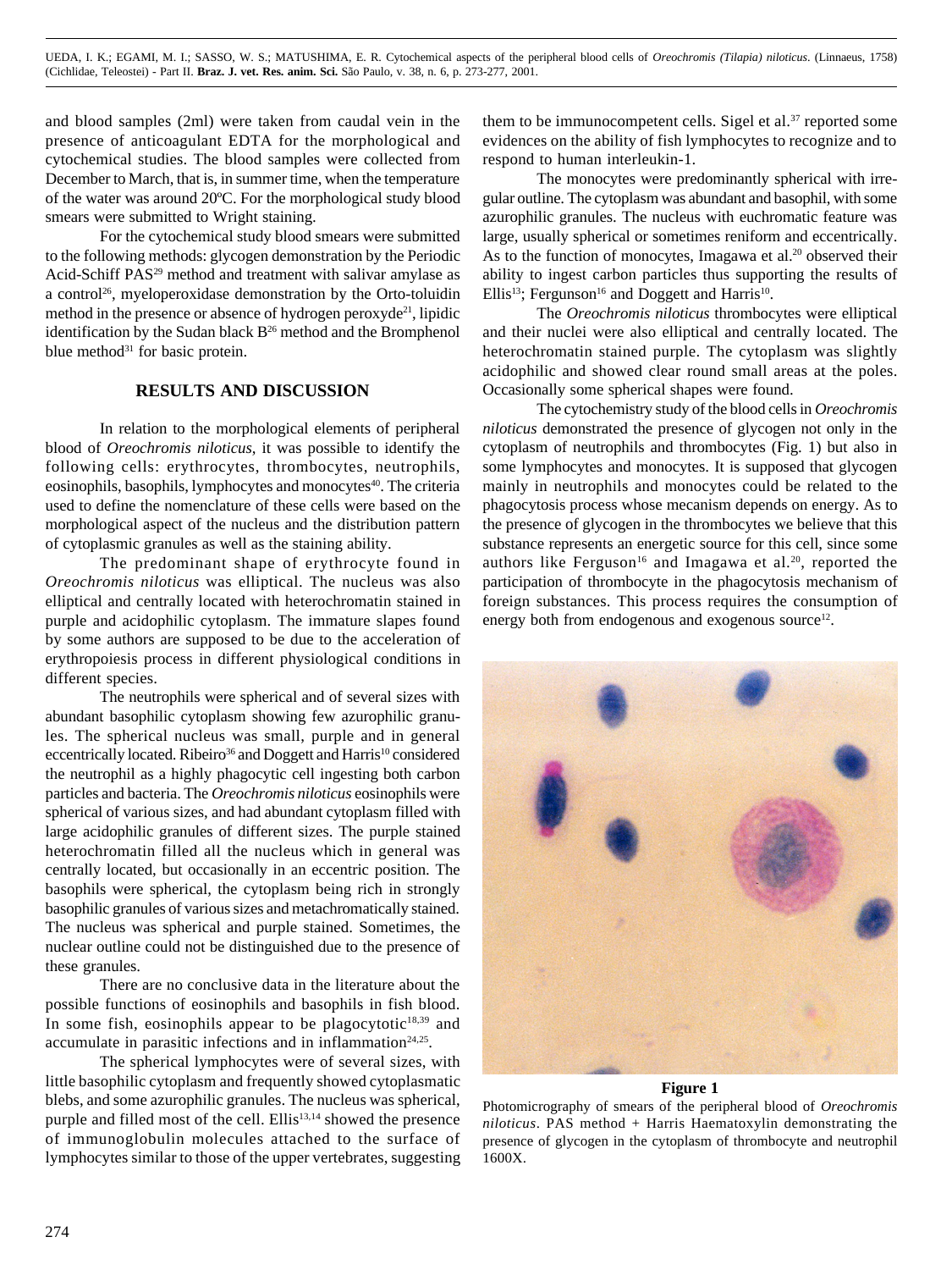UEDA, I. K.; EGAMI, M. I.; SASSO, W. S.; MATUSHIMA, E. R. Cytochemical aspects of the peripheral blood cells of *Oreochromis (Tilapia) niloticus*. (Linnaeus, 1758) (Cichlidae, Teleostei) - Part II. **Braz. J. vet. Res. anim. Sci.** São Paulo, v. 38, n. 6, p. 273-277, 2001.



**Figure 2**

Photomicrography of smears of the peripheral blood of *Oreochromis niloticus*. O-toluidin method – hidrogen peroxyde + Harris Haematoxylin demonstrating the positive reactivity for myeloperoxidase in the cytoplasm of neutrophil. 1600X.

Imagawa et al.20 reported in *Cyprinus carpio* the presence of cytoplasmic vacuoles containing superficial microvilli and carbon particles, thus suggesting the participation of thrombocytes in phagocytosis. Catton<sup>6</sup> pointed out the presence of haemoglobin in the thrombocyte cytoplasm, whereas Doggett and Harris<sup>10</sup> reported the participation of thrombocyte in the coagulation process of *Oreochromis mossambicus*.

In relation to the positive reactivity for mieloperoxidase found in neutrophils (Fig. 2) it is certainly related to the known efficient bactericidal system (H2O2-MPO-halide system) used as a defensive mechanism similar to that one observed in mammals<sup>8</sup>. Possibly the eosinophil positive myeloperoxidase activity could be also related to similar oxygen dependent bacteria killing mechanism as suggested by Hoar et al.<sup>19</sup>.

The positivity of the Sudan method to the neutrophils and the eosinophils (Fig. 3) to detect phospholipids, is not in agreement with the one found by Doggett et al.<sup>9</sup>, who detected sudanophilic granules only in neutrophils, probably due to the differences in membrane constituents among teleost species.

The Bromphenol blue method for proteins was strongly positive for erythrocytes and eosinophils (Fig. 4). In particular, the positivity observed in the eosinophilic granules, may be due to the presence of antilarval substance-like referred classically as major basic protein  $(MBP)^{11}$  or as eosinophilic cationic protein  $(ECP)^1$  for human.

This research forms the basis of continuing investigations in the functions of these cells in the cellular immune responses.



**Figure 3**

Photomicrography of smears of the peripheral blood of *Oreochromis niloticus*. Sudan black B method + Harris Haematoxylin demonstrating the positive reactivity for the cytoplasmic granules of eosinophil. 1600X.



#### **Figure 4**

Photomicrography of smears of the peripheral blood of *Oreochromis niloticus*. Bromphenol blue method demonstrating the positivity in the cytoplasm of erythrocytes and eosinophil. 1600X.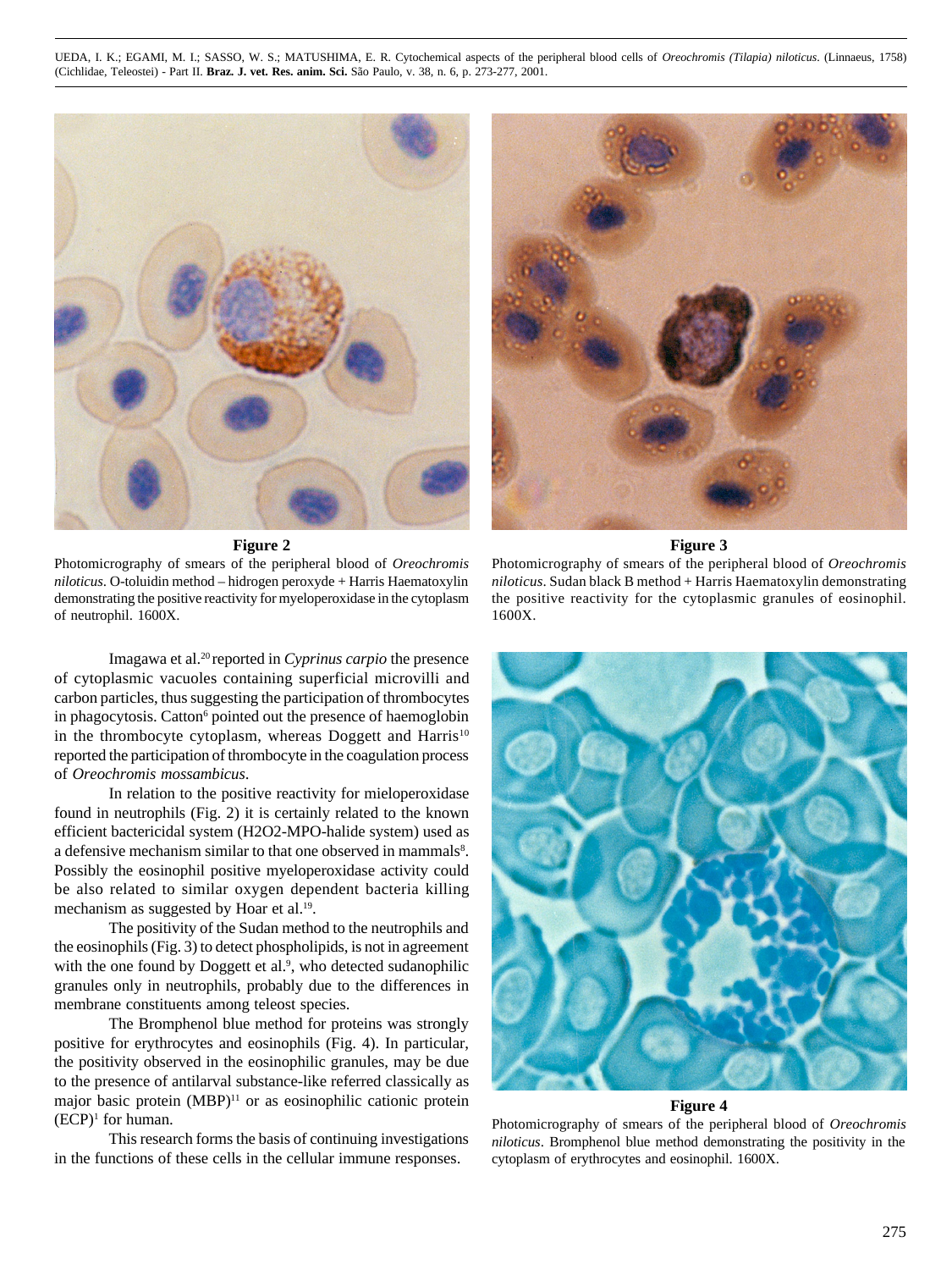UEDA, I. K.; EGAMI, M. I.; SASSO, W. S.; MATUSHIMA, E. R. Cytochemical aspects of the peripheral blood cells of *Oreochromis (Tilapia) niloticus*. (Linnaeus, 1758) (Cichlidae, Teleostei) - Part II. **Braz. J. vet. Res. anim. Sci.** São Paulo, v. 38, n. 6, p. 273-277, 2001.

#### **RESUMO**

Morfologicamente foram identificados no sangue de *Oreochromis niloticus* sete tipos de células: eritrócitos, trombócitos, neutrófilos, eosinófilos, basófilos, linfócitos e monócitos. Em relação aos resultados citoquímicos foi contastada a presença de glicogênio em neutrófilos, trombócitos e em alguns linfócitos e monócitos. Os grânulos citoplasmáticos de neutrófilos e eosinófilos mostraram positividade para mieloperoxidade e Sudan black. O azul de bromofenol foi totalmente positivo em eritrócitos e eosinófilos.

UNITERMOS: Células sangüíneas; Citoquímica; *Oreochromis niloticus*; Peixe.

#### **REFERENCES**

- 1- ABU-GHAZALEH, R. I.; DUNNETTE, S. L.; LOEGERING, D. A.; CHECKEL, J. L.; KITA, H.; THOMAS, L. L.; GLEICH, G. J. Eosinophil granule proteins in peripheral blood granulocytes. **J. Leukoc. Biol.**, v*.* 52, p. 611-618, 1992.
- 2- ANDERSON, C. D.; ROBERTS, R. J. A comparison of the affects of temperature on wound healing in a tropical and temperature teleost. **J. Fish Biol.**, v. 7, p. 173-182, 1975.
- 3- BARBER, D. L.; WESTERMANN, J. E. M. Occurrence of the periodic acid-Schiff positive granular leucocyte (PAS-GL) in some fishes and its significance. **J. Fish Biol.**, v. 12, p. 35-43, 1978.
- 4- BLACK, E. C.; TUCKER, H. H.; KIRKPATRICK, D. The effect of hemolysis upon the oxigen affinity of haemoglobin in the Atlantic *(Salmo salar)* and landlocked salmon *(Salmo salar sebago).* **J. Fish. Res. Bd. Can.**, v. 23, p. 1575-1780, 1996.
- 5- BLAXHALL, P. C.; DAISLEY, K. W. Routine haematological methods for use with fish blood. **J. Fish Biol.**, v. 5, p. 771-781, 1973.
- 6- CATTON, W. T. Blood cell formation in certain Teleost fishes. **Blood**, v. 6, p. 39-60, 1951.
- 7- CAXTON-MARTINS, A. G. Cytochemical studies of cell population in peripheral blood smears of two west African Teleost. **J. Anat.**, v. 128, p. 269-2676, 1979.
- 8- COTRAN, R. S.; KUMAR, V.; COLLINS, T. Cellular Pathology I: Cell Injury and Cell Death. In: **Pathologic basic of disease**. London: W. B. Saunders, 1999. p. 1-29.
- 9- DOGGETT, T. A.; WRATHMELL, A. B.; HARRIS, J. E. A cytochemical and light microscopical study of the peripheral blood leucocytes of *Oreochromis mossambicus Cichlidae.* **J. Fish Biol.**, v. 31, p. 147-153, 1987.
- 10- DOGGETT, T. A.; HARRIS, J. E. Ultrastructure of the peripheral blood leucocytes of **Oreochromis mossambicus***.* **J. Fish Biol.**, v. 33, p. 747-756, 1989.
- 11- DVORAK, A. M.; FURITSU, T.; ESTRELLA, P.; LETOWRNEAU, L.; ISHIZAKA, T.; ACKERMAN, S. J. Ultrastructural localization of major basic protein in the human eosinophil lineage in vitro. **J. Histochem. Cytochem**, v. 42, n. 11, p. 1443-1451, 1994.
- 12- EGAMI, M. I. **Aspectos morfológicos, citoquímicos e haematimétricos do sangue de macaco prego** *Cebus apella* **(Linne, 1758) submetidos aos raios-X**. 1988. 121 f. Dissertação (Doutorado) – Escola Paulista de Medicina, São Paulo.
- 13- ELLIS, A. E. Leucocytes and related cells in the plaice **Pleuronectes platessa**. **J. Fish Biol***.*, v. 8, p. 143-156, 1976.
- 14- ELLIS, A. E. The leucocytes of fish: a review. **J. Fish Biol.**, v. 11, p. 453- 491, 1977.
- 15- EZZAT, A. A.; SHABANA, M. B.; FARGHALY, A. M. Studies on the blood characteristics of *Tilapia zilli* (Gervais). I Blood cells. **J. Fish Biol.**, v. 6, p. 1- 12, 1974.
- 16- FERGUSON, H. W. The ultrastructure of plaice *(Pleuronectes platessa)* leucocytes. **J. Fish Biol.**, v. 8, p. 139-412, 1976.
- 17- FLETCHER, G. L. The effects of capture "stress", and storage of whole blood cells plasma, proteins, glucose and electrolytes of the winter flounder *(Pseudopleuronectes americanus)*. **Can. J. Zool.**, v. 53, p. 197- 206, 1975.
- 18- HINE, P. M.; WAIN, J. M. Observations on eosinophilic granule cells in perotoneal exudates of cells. *Anguilla australis.* **J. Fish Biol.**, v. 34, p. 841- 853, 1989.
- 19- HOAR, W. S.; RANDALL, D. J.; FARRELL, A. P. Fish cells. In: RAGNAR F. **Fish physiology**. London: Academic Press, 1992. p. 15-54.
- 20- IMAGAWA, T.; HASHIMOTO, Y.; KITAGAWA, H.; KON, Y.; KUDO, N.; SUGIMURA, M. Morphology of blood cells in carp *(Cyprinus carpio L.)*. **Jpn. J. Vet. Sci.**, v. 51, p. 1163-1172, 1989.
- 21- JACOBS, A. Staining for leucocyte peroxidase. **Lancet**, v. 1, p. 697, 1958.
- 22- JAKOWSKA, S. Morphologie et nomenclature des cellules du sang des téléostéens. **Rev. D'Hématol***.*, v. 11, p. 519-539, 1956.
- 23- JONASSEN, T. M.; IMSLAND, A. K.; STEFANSON, S. O. The interaction of temperature and fish size on growth of juvenille halibut. **J. Fish Biol.**, v. 54, p. 556-572, 1999.
- 24- LESTER, R. J. G.; DANIELS, B. A. The eosinophilic cell of the white sucker. *Catostomus commersoni*. **J. Fish Res. Board Can.**, v. 33, p. 139-144, 1976.
- 25- LESTER, R. J. G.; DESSER, S. S. Ultrastructural observations on the granulocytic leucocytes of the teleoste. *Catostomus commersoni.* **Can. J. Zool.**, v. 53, p. 1648-1657, 1975.
- 26- LISON, L. Lipides et lipoproteines. In: \_\_\_\_\_\_. **Histochimie et cytochimie animales**. Principes et méthodes. Paris: Gauthier-Villars, 1960. v. 2, p. 449-530.
- 27- McCARTHY, D. H.; STEVENSON, J. P.; ROBERTS, M. S. Some blood parameters of the rainbow trout **(***Salmo gairdneri*, Richardson). I. The Kamloops variety. **J. Fish Biol.**, v. 5, p. 1-8, 1973.
- 28- McKNIGHT, I. M. A haematological study on the mountain whitefish, *Prosopium williamsoni.* **J. Fish Res. Bd. Canada**, v. 23, p. 45-64, 1966.
- 29- McMANUS, J. F. A. Histological demonstration of mucin after periodic acid. **Nature**, v. 158, p. 202, 1946.
- 30- MATUSHIMA, E. R.; MARIANO, M. Kinetics of the inflammatory reaction induced by carrageenin in the swimbladder of *Oreochromis niloticus (Nile tilapia).* **Brazilian Journal of Veterinary Research and Animal Science**, v. 33, n. 1, p. 5-10, 1996.
- 31- MAZIA, D.; BREWER, P. A.; ALFERT, M. The cytochemical staining and measurement of protein with mercuric bromphenol blue. **Biol. Bull.**, v. 104, p. 57-67, 1953.
- 32- OLADIMEJI, A. A.; AYANTOYE, A. A.; ESIEVO, K. A. N. Haematological differences between two tropical freshwater fishes, *Oreochromis niloticus* and *Clarias Lazera*. **Rev. Zool Afr. – J. Afr. Zool.**, v. 102, p. 487-492, 1988.
- 33- ORIA, J. Elementos figurados do sangue de alguns Teleosteos fluviais brasileiros **(**Nematognathas, Characideos, Gymnotideos, Poeciliideos). I. Erythrocytos: formas normaes, formas jovens e formas involuidas. **An. Fac. Med. S. Paulo**, v. 8, p. 43-68, 1932.
- 34- PACHECO, F. J. **Observações estruturais e ultraestruturais de granulócitos do órgão epigonal e de granulócitos e trombócitos do sangue periférico do tubarão** *Rhizoprionodon lalandii* **(Valenciennes, 1839) (Elasmobranchii, Carcharhinidae)** 2000. 87 f. Dissertação (Mestrado) - Escola Paulista de Medicina, UNIFESP, São Paulo.
- 35- PHILLIPS Jr., A. M. The development of anemia in trout fed a synthetic diet and its cure by the feeding of fresh beef liver. **Progve Fish Cult.**, v. 48, p. 11-13, 1940.
- 36- RIBEIRO, W. R. **Contribuição ao estudo da haematologia de peixes. Morfologia e citoquímica das células do sangue e dos tecidos haematopoéticos do mandi amarelo,** *Pimelodus maculatus Lacepede***, 1803**. 1978. 110 f. Dissertação (Doutorado) – Faculdade de Medicina de Ribeirão Preto – Universidade de São Paulo, Ribeirão Preto.
- 37- SIGEL, M. M.; HAMBY, B. A.; HUGGINS Jr, E. M. Phylogenetic studies on lymphokines. Fish lymphocytes respond to human IL-1 and epithelial cells produce an IL-1 like factor. **Vet. Immunol. Immunopathol.**, v. 12, p. 47-58, 1986.